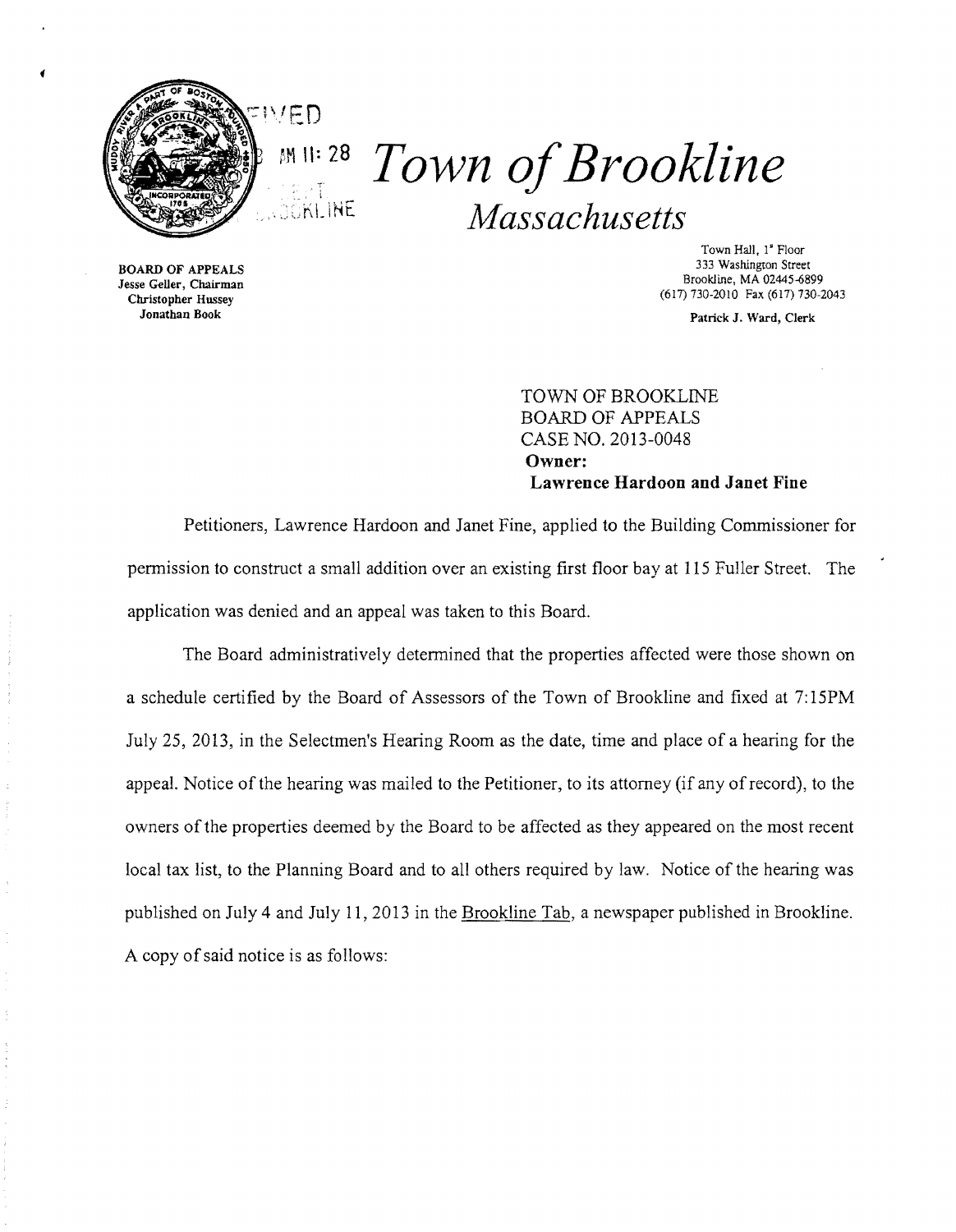## NOTICE OF HEARING

## Pursuant to M.G.L. C. 39, sections 23A & 23B, the Board of Appeals will conduct a public hearing to discuss the following case:

Petitioner: Larry Hardoon and Janet Fine Owner: Larry Hardoon and Janet Fine Location of Premises: 115 Fuller Street Date of Hearing: July 25, 2013 Time of Hearing: 07:15 p.m. Place of Hearing: Selectmen's Hearing Room, 6<sup>th</sup> Floor.

A public hearing will be held for a variance and/or special permit from

- 1. 5.43; Exceptions for Yard and Setback Requirements
- 2. 5.60; Side Yard Requirements
- 3. 5.61; Projections into the Side Yard
- 4. 8.02.2; Extension and Alteration

Ofthe Zoning By-Law to construct a 70 square foot second story addition

At 115 Fuller Street

o.

Said Premise located in a T-5(Two-Family and Attached Single Family) residential district.

*Hearings, once opened, may be continued by the Chair to a date and time certain. No further notice will be mailed to abutters or advertised in the TAB. Questions regarding whether a hearing has been continued, or the date and time ofany hearing may be directed to the Zoning Administrator at* 617-734-2134 *or check meeting calendar at:http://calendars.town. brookline. ma.uslMasterTownCaland arl?FormID=158.* 

*The Town ofBrookline does not discriminate on the basis ofdisability in admission to, access*  to, or operations of its programs, services or activities. ~Individuals who need auxiliary aids for effective communication in programs and services of the Town of Brookline are invited to *make their needs known to Robert Sneirson, Town of Brookline, 11 Pierce Street, Brookline,MA -02445. -Telephone* (617) *730-2328; TDD* (617) *730-2327; or e-mail*  atrsneirson@brookIinema.gov

## *Jesse* Geller Christopher Hussey Jonathan Book

At the time and place specified in the notice, this Board held a public hearing. Present at the

hearing was Chairman Jesse Geller and Board Members, Mark Zuroff and Johanna Schneider.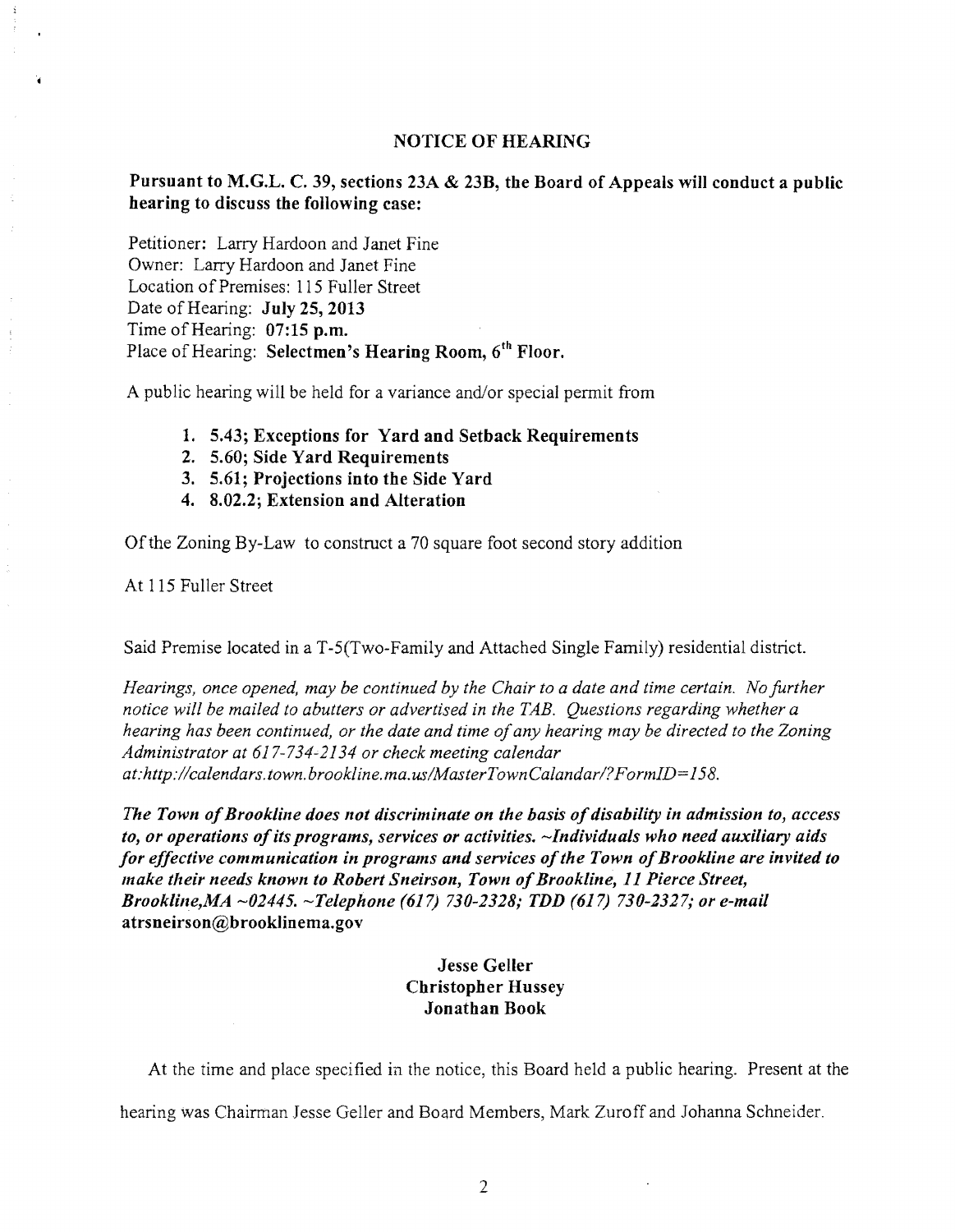Petitioner, Lawrence Hardoon, presented the case on his own behalf.

Mr. Hardoon describes the property as a single-family three-story Colonial Style dwelling that was built **in** 1900. The immediate neighborhood consists of dwellings that are similar in overall size. The neighborhood is comprised of dwellings that range from single to multi-family residences. Mr. Hardoon said he is proposing to construct a 70 square foot second story addition above the existing first floor space. The addition will not expand the footprint of the building, but it will be constructed within the side yard setback on the south side.

The Chairman asked if anyone in attendance wanted to speak in favor of the petition. No one spoke.

The Chairman asked if anyone in attendance wanted to speak in opposition to the proposal. No one spoke

The Chairman called upon Tim Richard, Planner, to deliver the comments of the Planning Board.

## **FINDINGS**

**Section 5.43** - Exceptions to Yard and Setback Regulations

**Section 5.60** – Side Yard Requirements

**Section 5.61** - Projections into the Side Yard

| $\sim 100$<br><b>The Committee of the Committee of the Committee</b> | Required | <b>Existing</b> | Proposed | Finding         |
|----------------------------------------------------------------------|----------|-----------------|----------|-----------------|
|                                                                      |          |                 |          |                 |
| Yard Setback<br>Side<br>(south)                                      | 7.5'     | 4.6'            | 4.6'     | Special Permit* |

*\*Under Section* 5.43, *the Board ofAppeals by special permit may allow the substitution ofother dimensions for yard and setback requirements* if *counterbalancing amenities are provided.*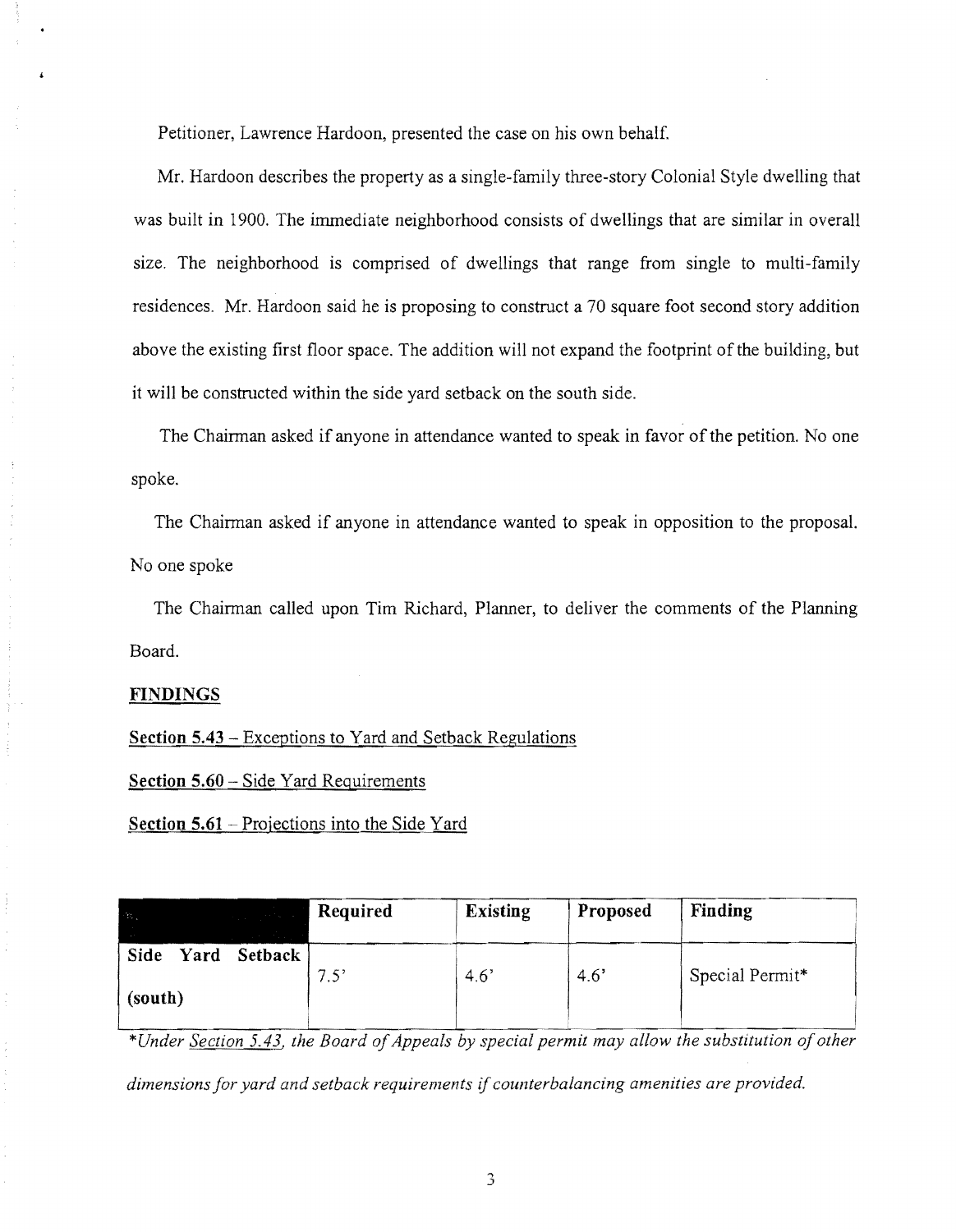**Section 8.02.2** – Alteration or Extension: A special permit is required to alter and/or extend this non-confonning structure.

Mr. Richard said the Planning Board is supportive of the proposal to construct a 70 square foot addition. The addition is modest, and the Board does not feel that it will negatively impact the neighborhood. The additional floor area will allow the applicant to have better usability of the dwelling. The Planning Board recommends that the applicant install additional landscaping as a counterbalancing amenity required for a special permit.

**Therefore the Planning Board recommends approval of the proposal and plans** by **Constantine** Cacos, **dated** 7/3113, **and the site plan** by George C. **Collins, dated** 4/25/13, **subject to the following conditions:** 

- 1. Prior to the issuance of a building permit, the applicant shall submit a final site plan, a landscaping plan, floor plans, and elevations, subject to the review and approval of the Assistant Director of Regulatory Planning.
- 2. Prior to the issuance of a building permit, the applicant shall submit to the Building Commissioner for review and approval for conformance to the Board of Appeals decision: 1) a final site plan stamped and signed by a registered engineer or land surveyor; 2) final building elevations stamped and signed by a registered architect; and 3) evidence that the Board of Appeals decision has been recorded at the Registry of Deeds

Tim Richard delivered the comments of the Building Department. The Building Department has no objections. The addition is modest and the relief can be granted via special pennit.

4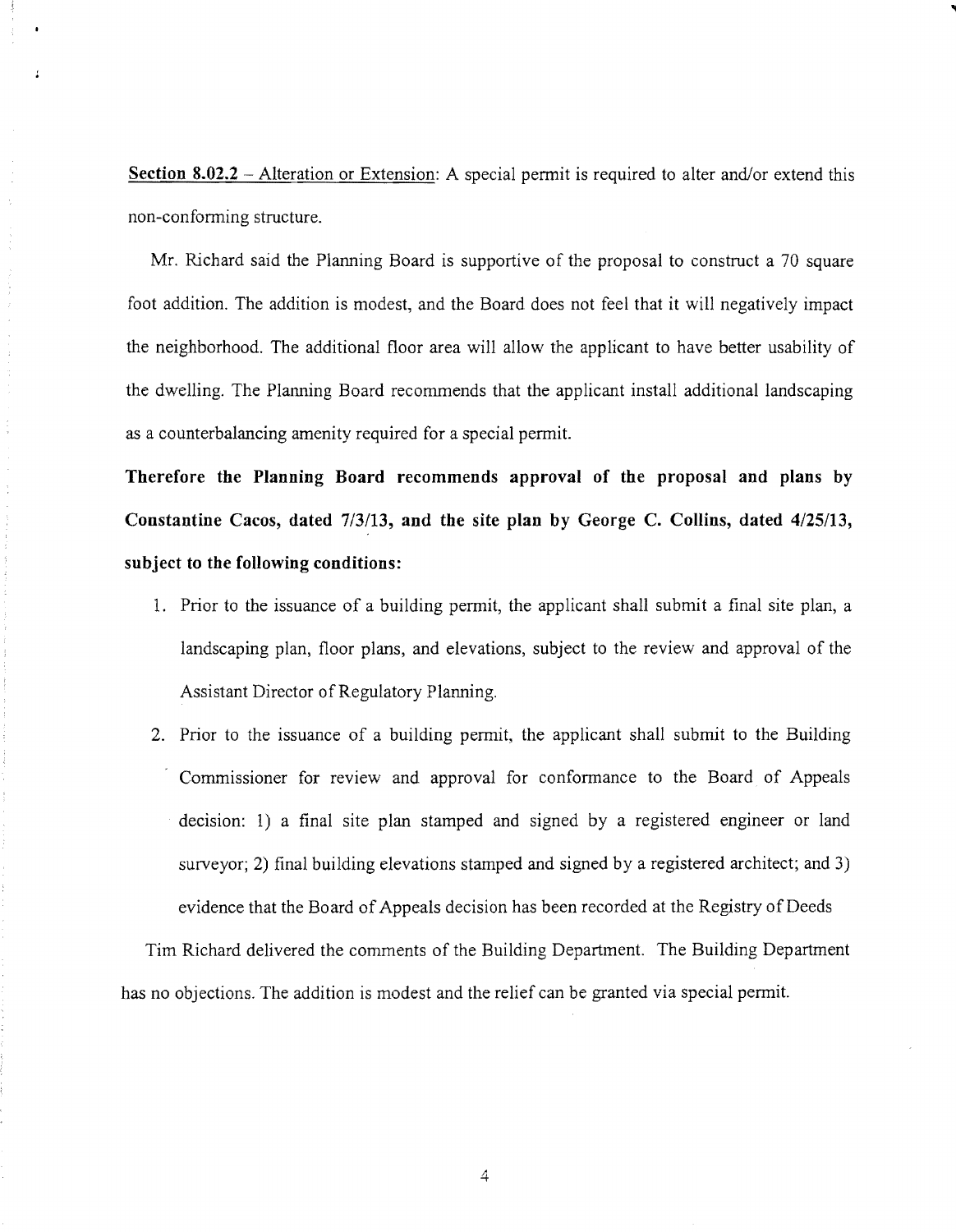The Board deliberated on the merits of special permit relief. The Board voted unanimously the requirements for the grant of relief from the provisions of **Section 5.60** of the Zoning By-Law and **Section 5.61 and Section 8.02.2** of the Zoning By-Law by special permit pursuant to **Sections 5.43, and 9.05** of the Zoning By-Law were satisfied. The Board made the following specific findings pursuant to said **Section** 9.05:

a. The specific site is an appropriate location for such a use, structure, or condition.

b. The use as developed will not adversely affect the neighborhood.

c. There will be no nuisance or serious hazard to vehicles or pedestrians.

d. Adequate and appropriate facilities will be provided for the proper operation of the proposed use.

Accordingly, the Board voted unanimously to grant the requested relief subject to the following conditions:

- 1. Prior to the issuance of a building permit, the applicant shall submit a final site plan, a landscaping plan, floor plans, and elevations, subject to the review and approval of the Assistant Director of Regulatory Planning.
- 2. Prior to the issuance of a building permit, the applicant shall submit to the Building Commissioner for review and approval for conformance to the Board of Appeals decision: 1) a final site plan stamped and signed by a registered engineer or land surveyor; 2) final building elevations stamped and signed by a registered architect; and 3) evidence that the Board of Appeals decision has been recorded at the Registry of Deeds